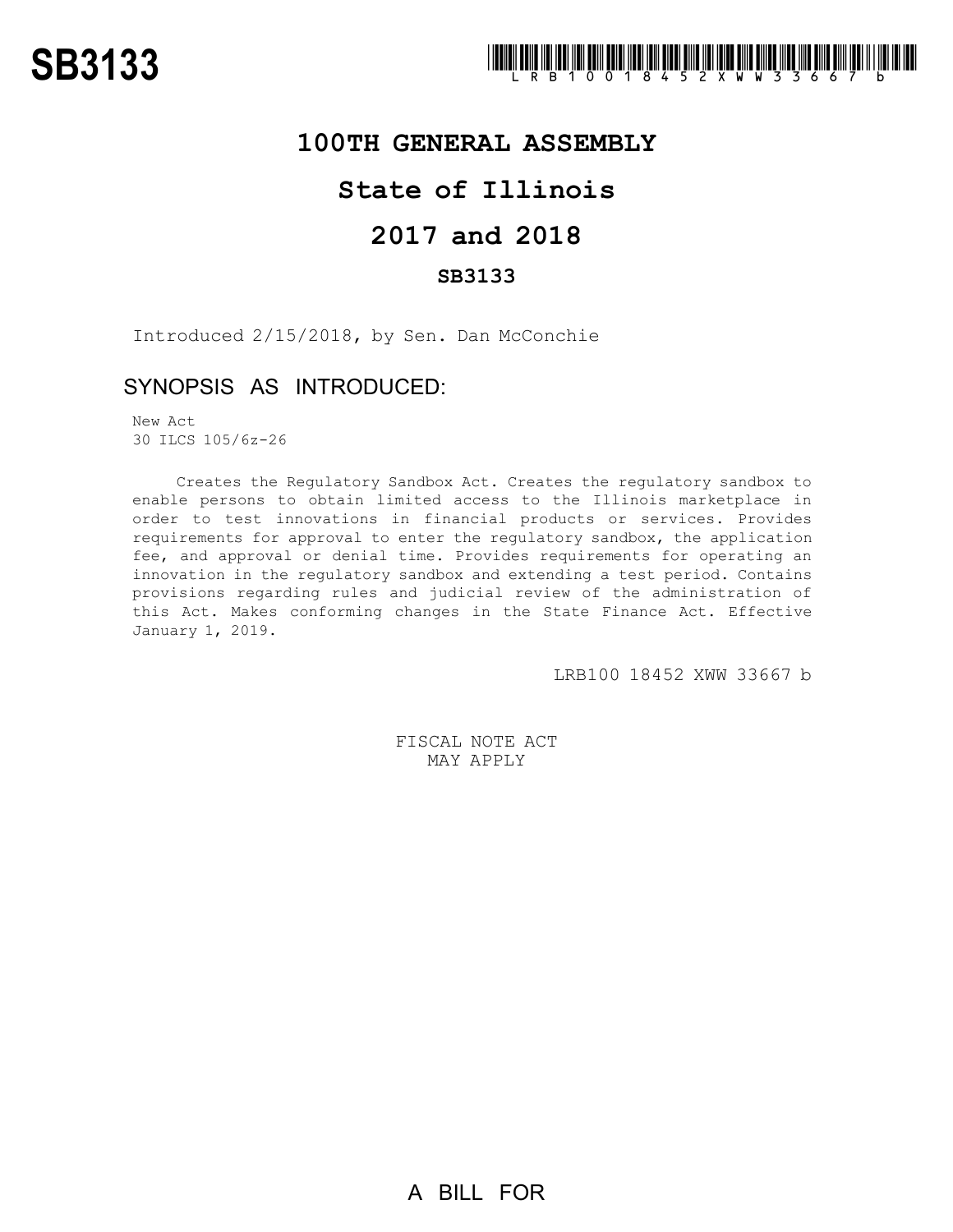1

23

AN ACT concerning regulation.

#### **Be it enacted by the People of the State of Illinois, represented in the General Assembly:** 2 3

Section 1. Short title. This Act may be cited as the Regulatory Sandbox Act. 4 5

Section 5. Definitions. As used in this Act: 6

"Consumer" means a person who purchases or otherwise enters into a transaction or agreement to receive an innovative financial product or service tested by a person participating in the regulatory sandbox. 7 8 9 10

"Department" means the Department of Financial and Professional Regulation. 11 12

"Division of Financial Institutions" means the Division of Financial Institutions of the Department of Financial and Professional Regulation. 13 14 15

"Financial institutions" means ambulatory and community currency exchanges, credit unions, guaranteed credit unions, persons engaged in the business of transmitting money to foreign countries or buying and selling foreign money, pawners' societies, title insuring or guaranteeing companies, and persons engaged in the business of making loans of \$800 or less. 16 17 18 19 20 21 22

"Financial product or service" means a product or service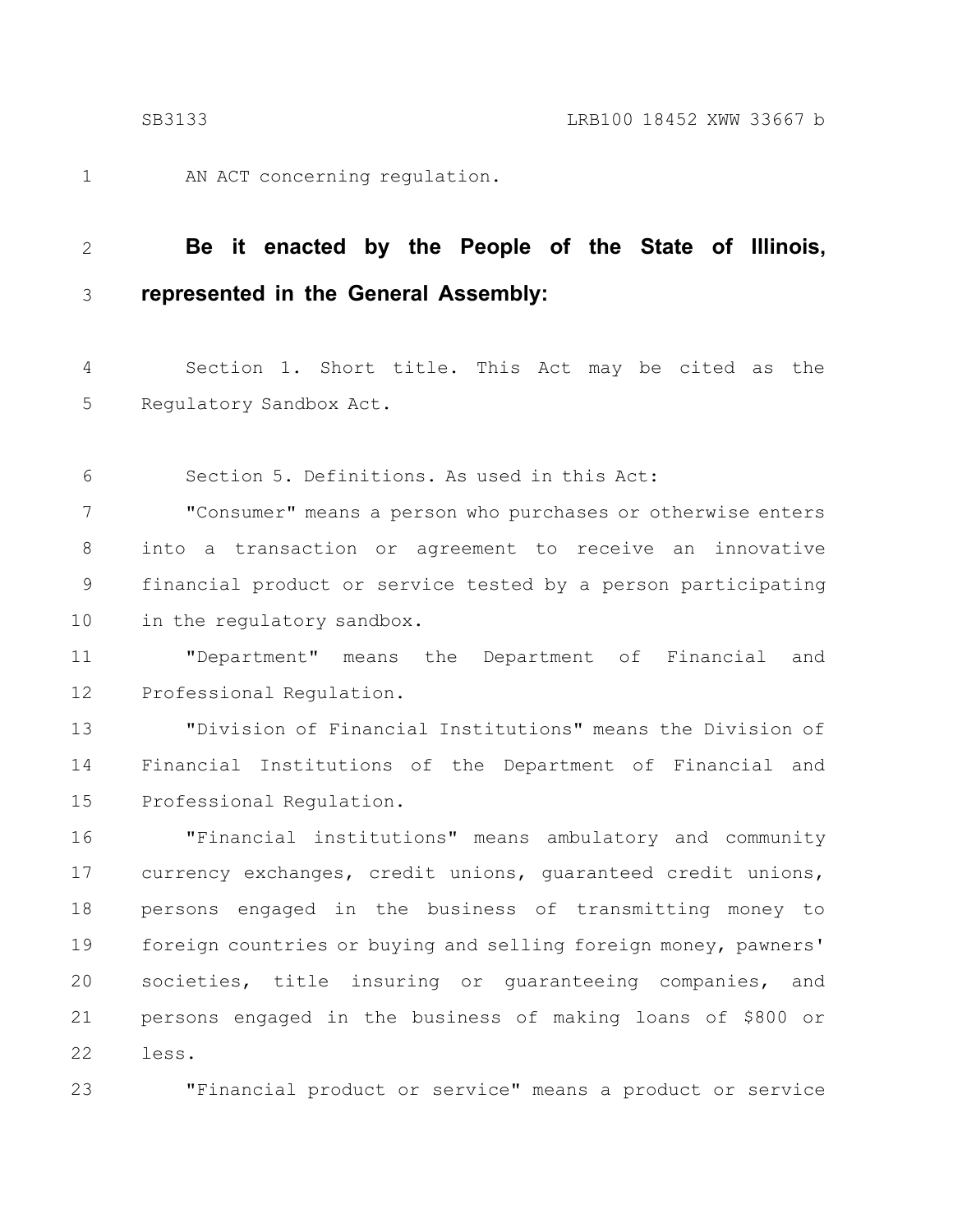regulated by the Department's Division of Financial Institutions or a product or service that includes elements that may otherwise require a license, certification, or recognition as a financial institution or enterprise regulated by the Department's Division of Financial Institutions. 1 2 3 4 5

"Innovation" means, with respect to a product or service, that which uses or incorporates new or emerging technology, or new uses for existing technology, to address a problem, provide a benefit, or otherwise offer a product, service, business model, or delivery mechanism that has no comparable widespread offering in the marketplace regulated by the Department's Division of Financial Institutions. 6 7 8 9 10 11 12

"Person" means an individual, partnership, joint venture, trust, estate, firm, corporation, association, or cooperative society or association. 13 14 15

"Regulatory sandbox" means the program established by this Act that allows a person to temporarily test innovative financial products, services, business models, or delivery mechanisms on a limited basis without being required to first obtain a license, certification, or recognition as a regulated financial institution or enterprise. 16 17 18 19 20 21

"Secretary" means the Secretary of Financial and Professional Regulation. 22 23

Section 10. Purpose. The purpose of the regulatory sandbox is to enable a person to obtain limited access to the Illinois 24 25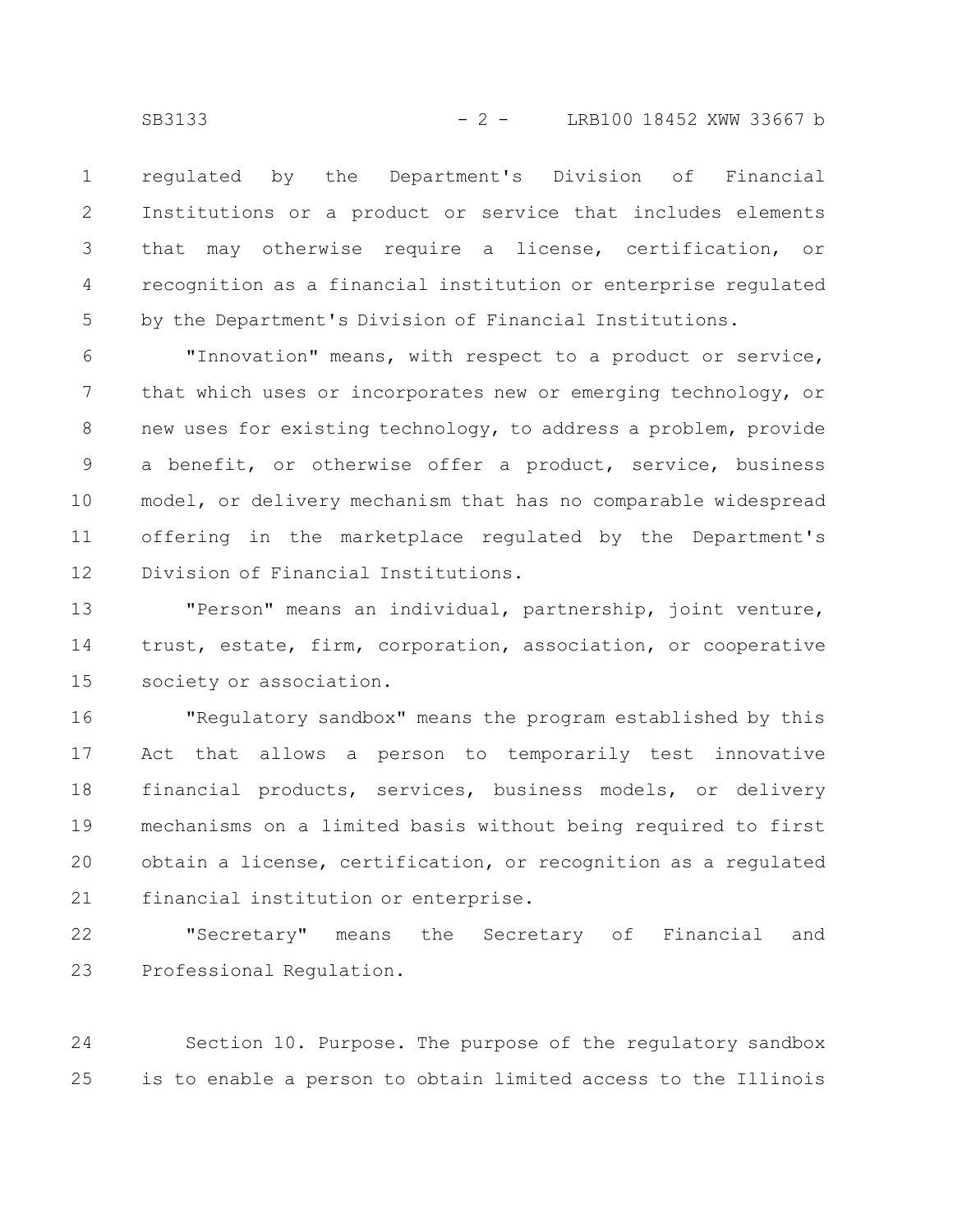marketplace in order to temporarily test innovations through the regulatory sandbox, including allowing the person to test innovations without first having to obtain licensure with the Department. 1 2 3 4

5

Section 15. Applications; review.

(a) A person may apply to the Department to enter the regulatory sandbox to temporarily test innovations before releasing the innovation to Illinois consumers. 6 7 8

(b) An application to enter the regulatory sandbox shall be in a form prescribed by the Secretary. 9 10

(c) At the time of application, an applicant shall provide the Department with an accurate and up-to-date email address. 11 12

(d) If an applicant is a corporation, the applicant must be in good standing and in statutory compliance with the state or country of its incorporation. If an applicant is an entity other than a corporation, the applicant must be properly registered under the laws of this State or another state or country. If required by the Department, the applicant must be authorized to do business in the State of Illinois. 13 14 15 16 17 18 19

(e) A financial institution already regulated by the Department's Division of Financial Institutions must file an application to test products or services that are outside the scope of its current license. 20 21 22 23

(f) The fee for an application to enter the regulatory sandbox is \$500 per innovation. 24 25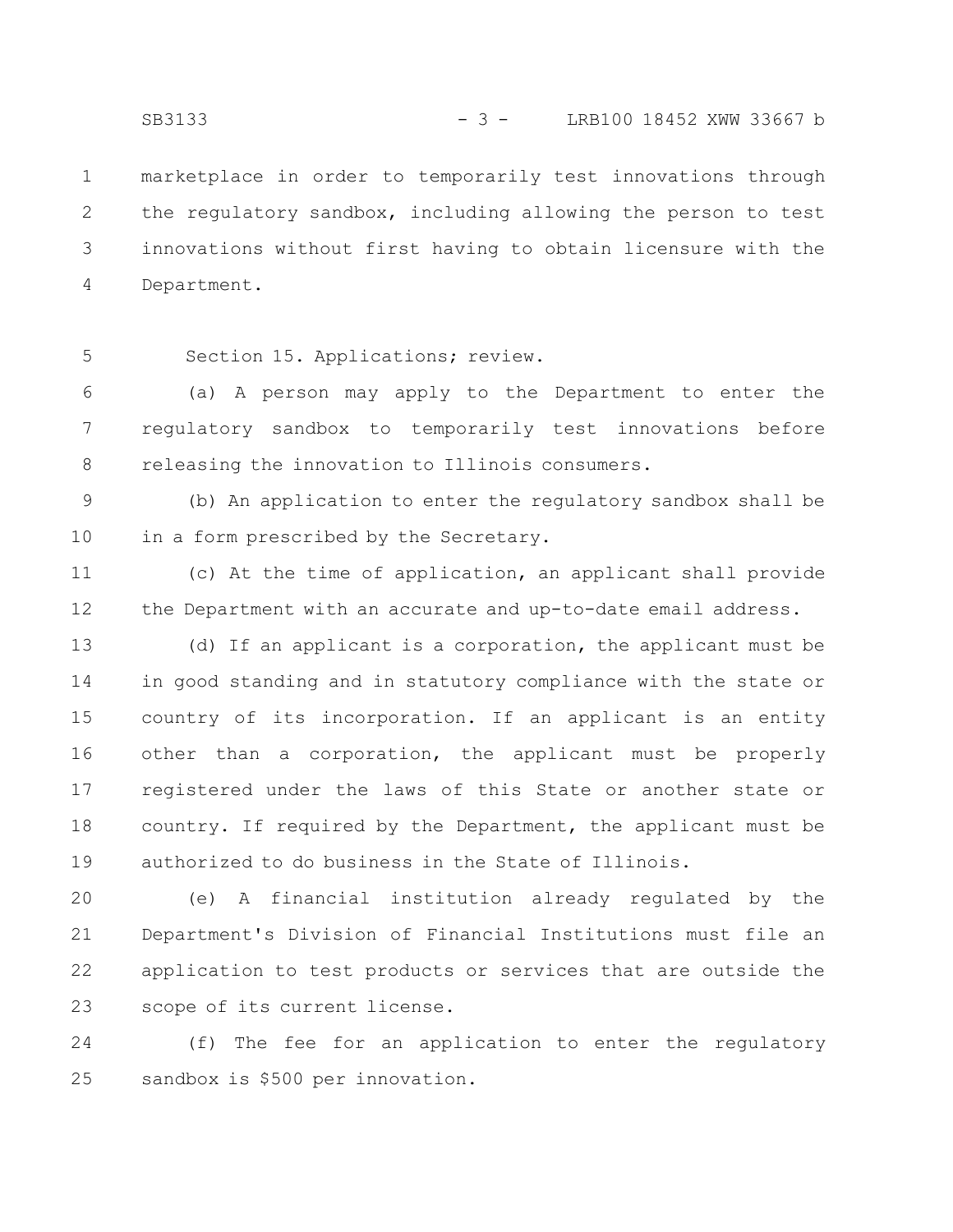(g) All moneys received by the Department under this Act shall be deposited in the Financial Institution Fund created under Section 6z-26 of the State Finance Act. 1 2 3

(h) The Department shall approve or deny an application within 90 days after the date of receipt of the application. The Department and the applicant may agree to extend the time beyond 90 days. 4 5 6 7

Section 20. Operation. 8

(a) An applicant approved for the regulatory sandbox has 12 months from the date of approval to test the innovation. 9 10

(b) Consumers upon whom innovations are tested must be Illinois residents. 11 12

(c) No more than 5,000 Illinois consumers may transact through or enter into an agreement to use the innovation. 13 14

(d) At the end of the innovation's 12-month test period, a person testing an innovation must exit the regulatory sandbox and wind down the operation of the innovation within 60 days, except as otherwise provided in Section 25. 15 16 17 18

(e) Before temporarily testing an innovation, a person approved for the regulatory sandbox must disclose, in a clear and conspicuous form, to Illinois consumers: 19 20 21

(1) the name and contact information of the person providing the innovation; 22 23

(2) that the innovation is authorized pursuant to the regulatory sandbox and not pursuant to any license issued 24 25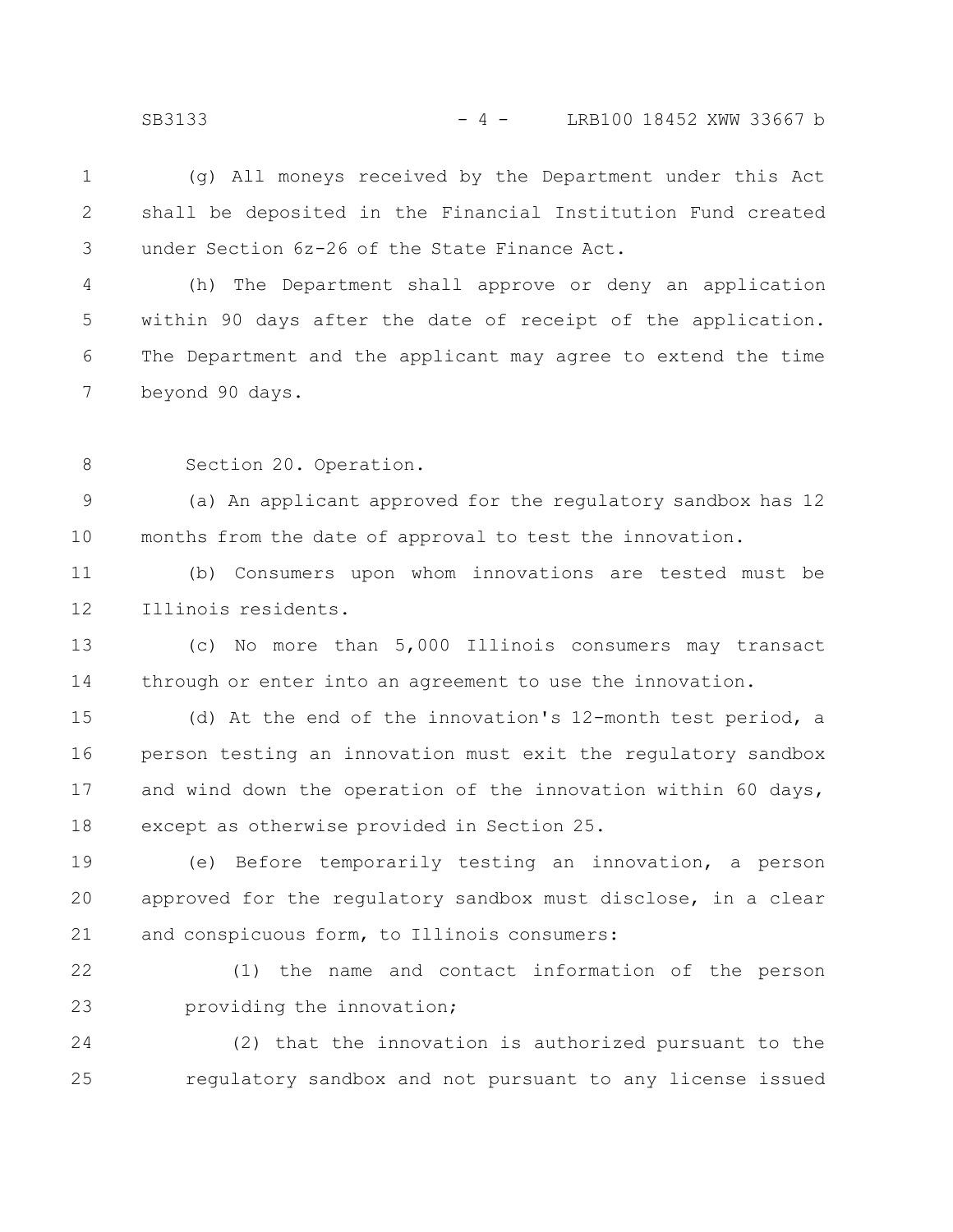by the Department; 1

(3) that the State of Illinois does not endorse or recommend the innovation; 2 3

(4) that the innovation is a temporary test that may be discontinued at the end of the test period, including the expected end date of the test period; and 4 5 6

(5) the name and contact information for the Department, including where a consumer may file a complaint regarding the innovation. 7 8 9

These disclosures must be provided to the consumers before proceeding with the transaction. 10 11

(f) A person approved for the regulatory sandbox shall maintain books, accounts, and records for the innovation. 12 13

(g) The Department may inspect a person in the regulatory sandbox at any time. Unless it will interfere with the Department's duties under this Act, reasonable notice of the inspection shall be given to the person in the regulatory sandbox. The Secretary or appointed representative shall have full and free access to all the books, papers, and records that relate to the innovation. 14 15 16 17 18 19 20

(h) A person who winds down the operation of the innovation shall preserve books, accounts, and records, in any form, for the innovation for 5 years after the conclusion of the test period. 21 22 23 24

(i) The Department may suspend any person in the regulatory sandbox for failing to comply with this Act, including the 25 26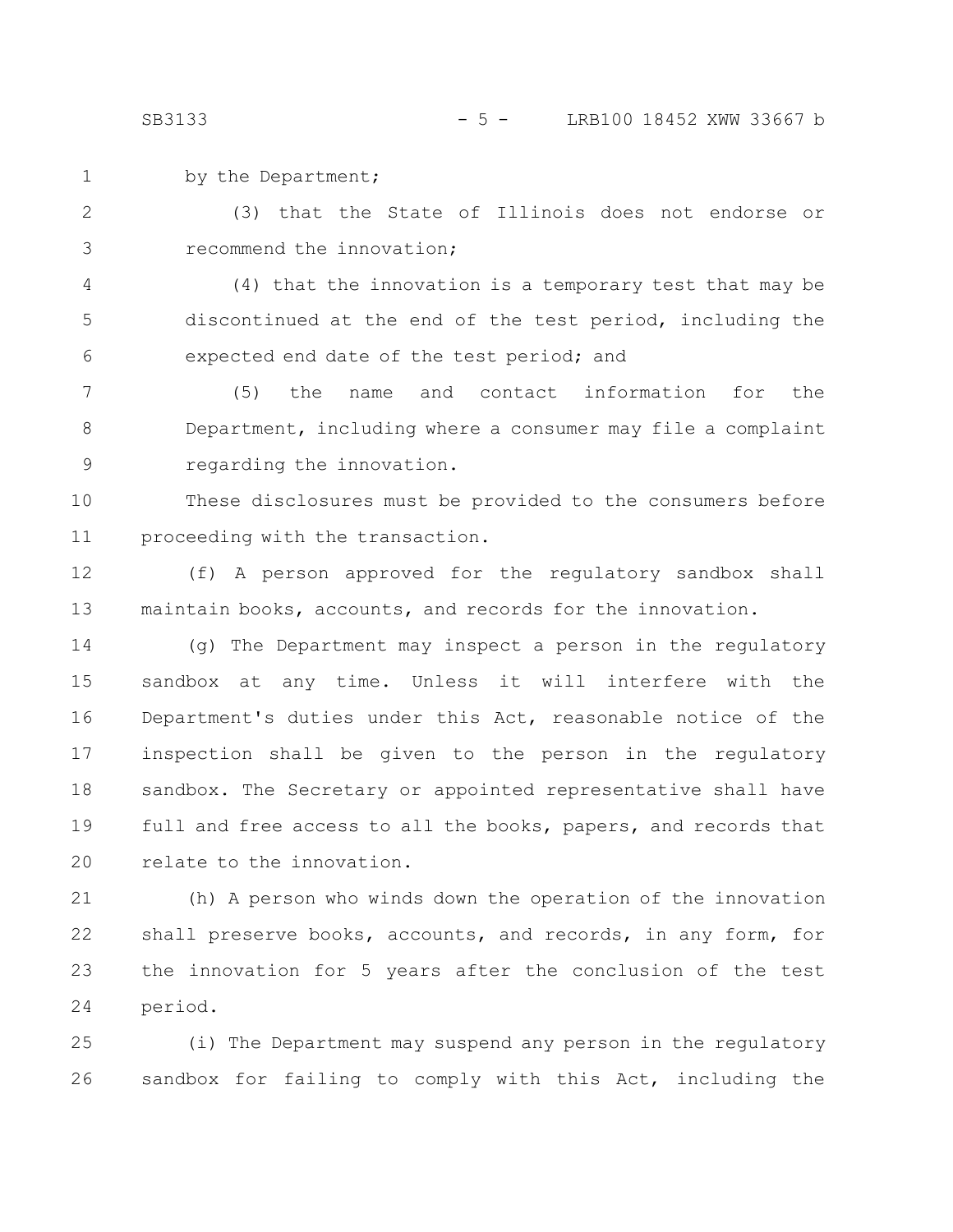failure to comply with the Department's request for books, accounts, records, or other relevant material. 1 2

(j) The Secretary may revoke or suspend admission to or refuse to admit a person to the regulatory sandbox if the Secretary finds that: 3 4 5

6

(1) the person has failed to pay the application fee;

(2) the person has violated a provision of this Act or a rule adopted by the Secretary under the authority of this Act; 7 8 9

(3) a fact or condition exists which, if it had existed at the time of the original application for admission to the regulatory sandbox, would have warranted the Secretary in refusing initial admission to the regulatory sandbox; or 10 11 12 13

(4) the person has made a false statement or a false representation to the Secretary in application for admission to the regulatory sandbox. 14 15 16

When a person's admission to the regulatory sandbox is denied, suspended, or revoked, the Secretary shall serve the person with notice of his or her action, including a statement of the reasons for his or her action, personally, by electronic mail, or by regular mail. Service by mail is completed when the notice is deposited in the U.S. Mail. Service to the email address of record is completed when sent. 17 18 19 20 21 22 23

24

Section 25. Extension.

(a) A person in the regulatory sandbox may request a 25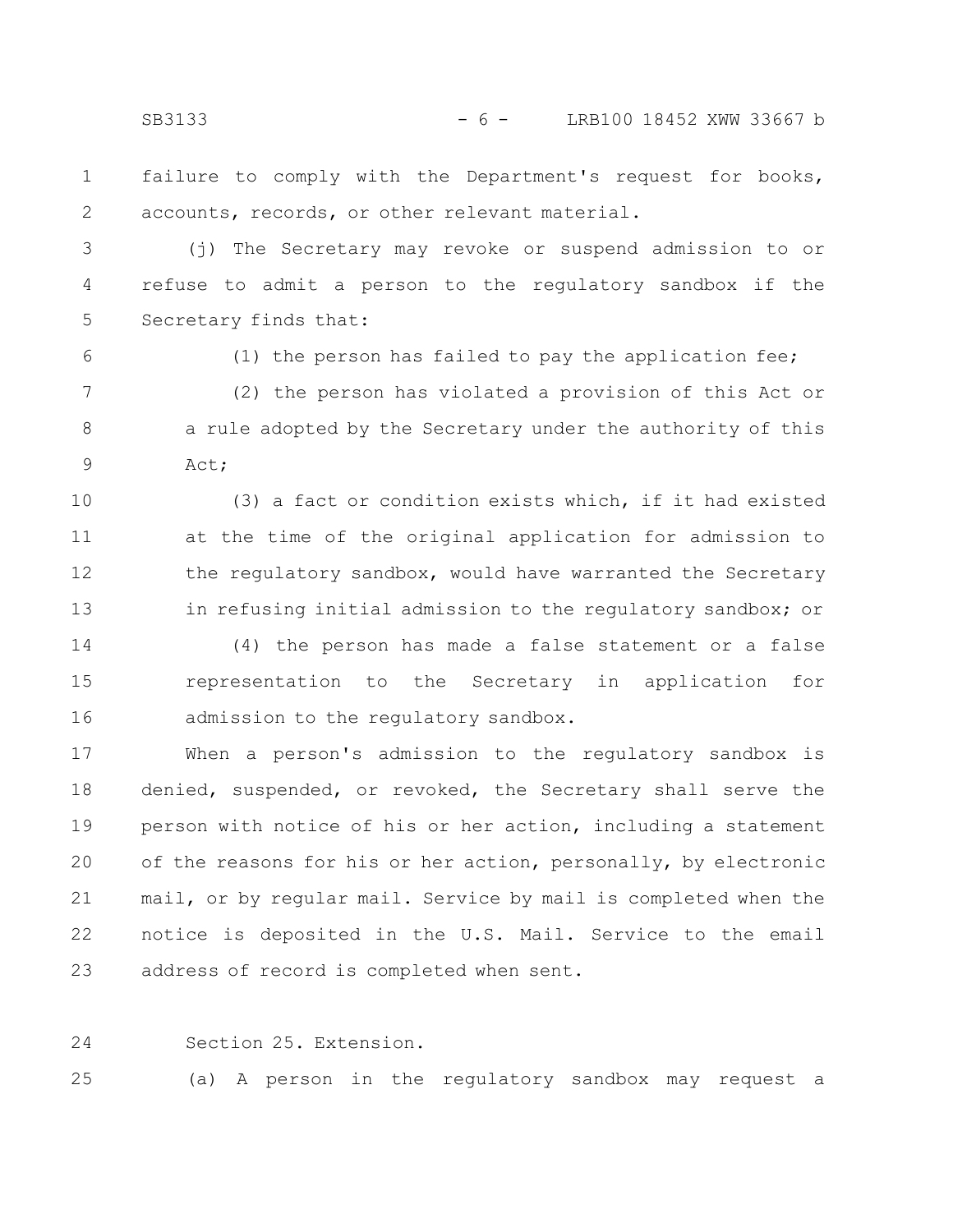one-time extension of the regulatory sandbox test period. The request must be made no later than the end of the 11th month of the initial 12-month test period. The request for an extension must specify how long the requester believes will be necessary to produce a conclusive test and state specific reasons why an extension is necessary. 1 2 3 4 5 6

(b) The Department may grant a one-time test period extension of up to 6 months. The Department must grant or deny a request for a one-time test period extension before the end of the initial 12-month test period. A denial of an extension request is within the Department's sole discretion and any such denial is not appealable. 7 8 9 10 11 12

Section 30. Rules. The Secretary may adopt and enforce all reasonable rules necessary or appropriate for the administration of this Act. The rulemaking shall be subject to the provisions of the Illinois Administrative Procedure Act. 13 14 15 16

Section 35. Judicial review. All final administrative decisions of the Department under this Act shall be subject to judicial review pursuant to the provisions of the Administrative Review Law and any rules adopted pursuant to the Administrative Review Law. 17 18 19 20 21

Section 905. The State Finance Act is amended by changing Section 6z-26 as follows: 22 23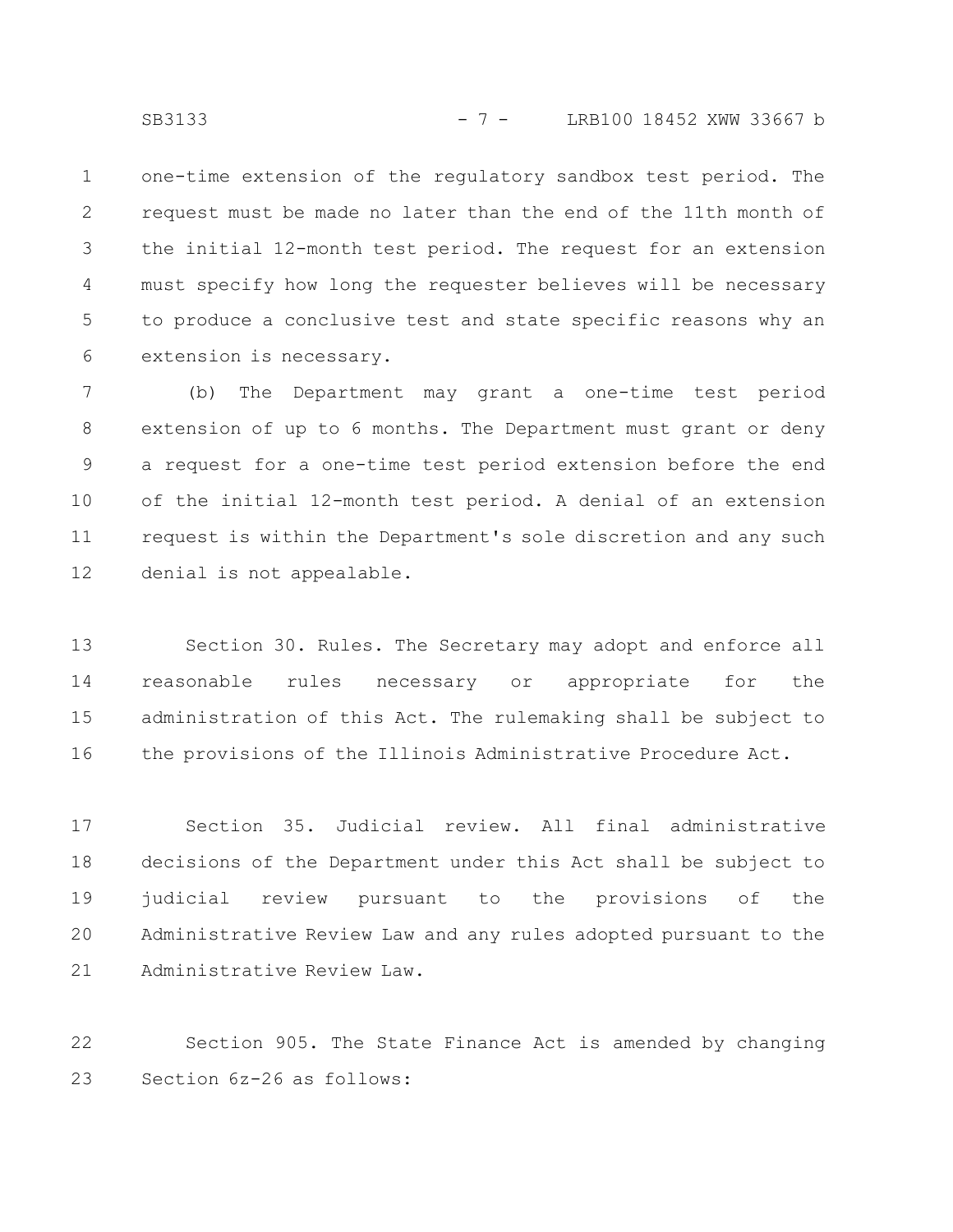```
(30 ILCS 105/6z-26)
1
```
Sec. 6z-26. The Financial Institution Fund. All moneys received by the Department of Financial and Professional Regulation under the Safety Deposit License Act, the Foreign Exchange License Act, the Pawners Societies Act, the Sale of Exchange Act, the Currency Exchange Act, the Sales Finance Agency Act, the Debt Management Service Act, the Consumer Installment Loan Act, the Illinois Development Credit Corporation Act, the Title Insurance Act, the Debt Settlement Consumer Protection Act, the Debt Management Service Consumer Protection Fund, the Regulatory Sandbox Act, and any other Act administered by the Department of Financial and Professional Regulation as the successor of the Department of Financial Institutions now or in the future (unless an Act specifically provides otherwise) shall be deposited in the Financial Institution Fund (hereinafter "Fund"), a special fund that is hereby created in the State Treasury. 2 3 4 5 6 7 8 9 10 11 12 13 14 15 16 17

Moneys in the Fund shall be used by the Department, subject to appropriation, for expenses incurred in administering the above named and referenced Acts. 18 19 20

The Comptroller and the State Treasurer shall transfer from the General Revenue Fund to the Fund any monies received by the Department after June 30, 1993, under any of the above named and referenced Acts that have been deposited in the General Revenue Fund. 21 22 23 24 25